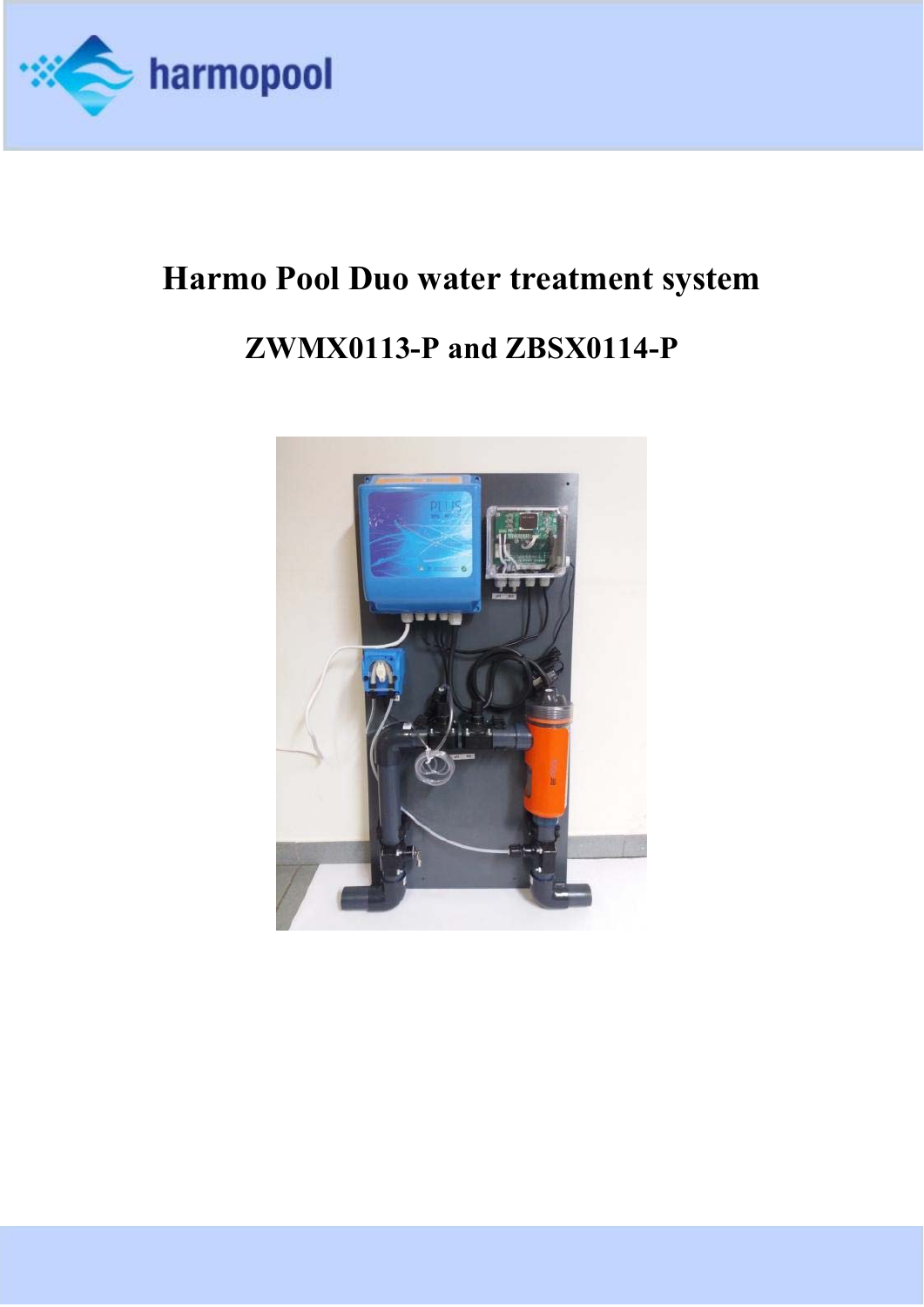

# **Table of content**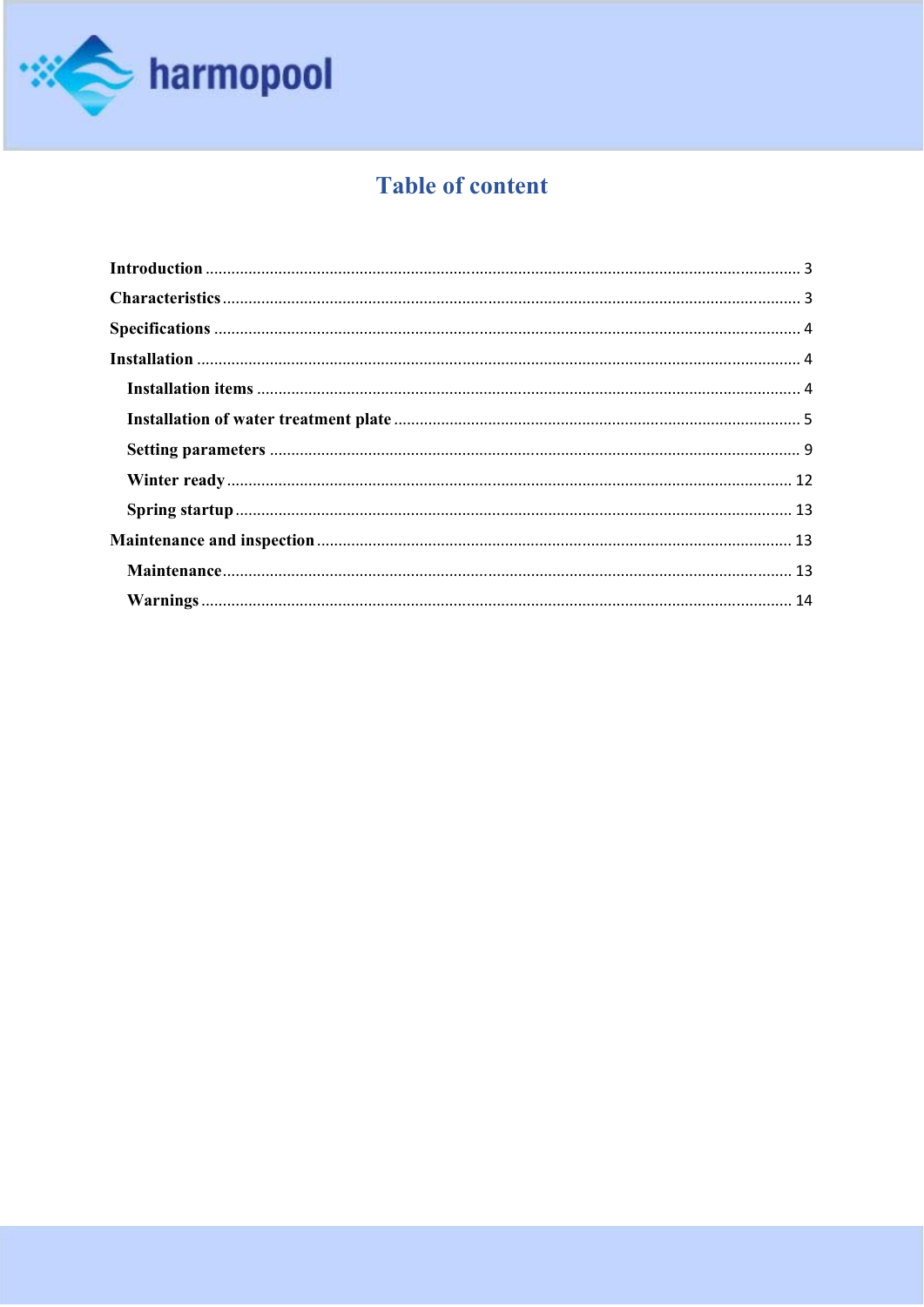

## **Introduction**

This manual contains all of the necessary information for installation, debugging and maintenance. Read the manual thoroughly before opening or using the unit.

The manufacturer of this product will not be responsible for damage or damage caused by the product as a result of improper installation or maintenance. It is essential that the instructions of this manual are always followed. Qualified personnel must install the product.

- Only a qualified installer, center, person or authorized dealer can repair this product
- Maintenance and operation should be performed according to the recommended time and frequency as specified in the manual
- Use only original standard parts. Failure to do so will void your warranty

## **Characteristics**

 Durable: The materials used are chlorine, acid (sulfuric acid) and base-resistant. This can cause prolonged exposure to swimming pool water (even with salt for salt electrolysis)

The dosing devices are not suitable for use with hydrochloric acid (HCl)

- Simple operation: The system is user-friendly to operate: Turn it on and adjust desired pH (acid) or redox value (chlorine)
- Low cost: The operational cost is very low, because the pool water will never turn green when used correctly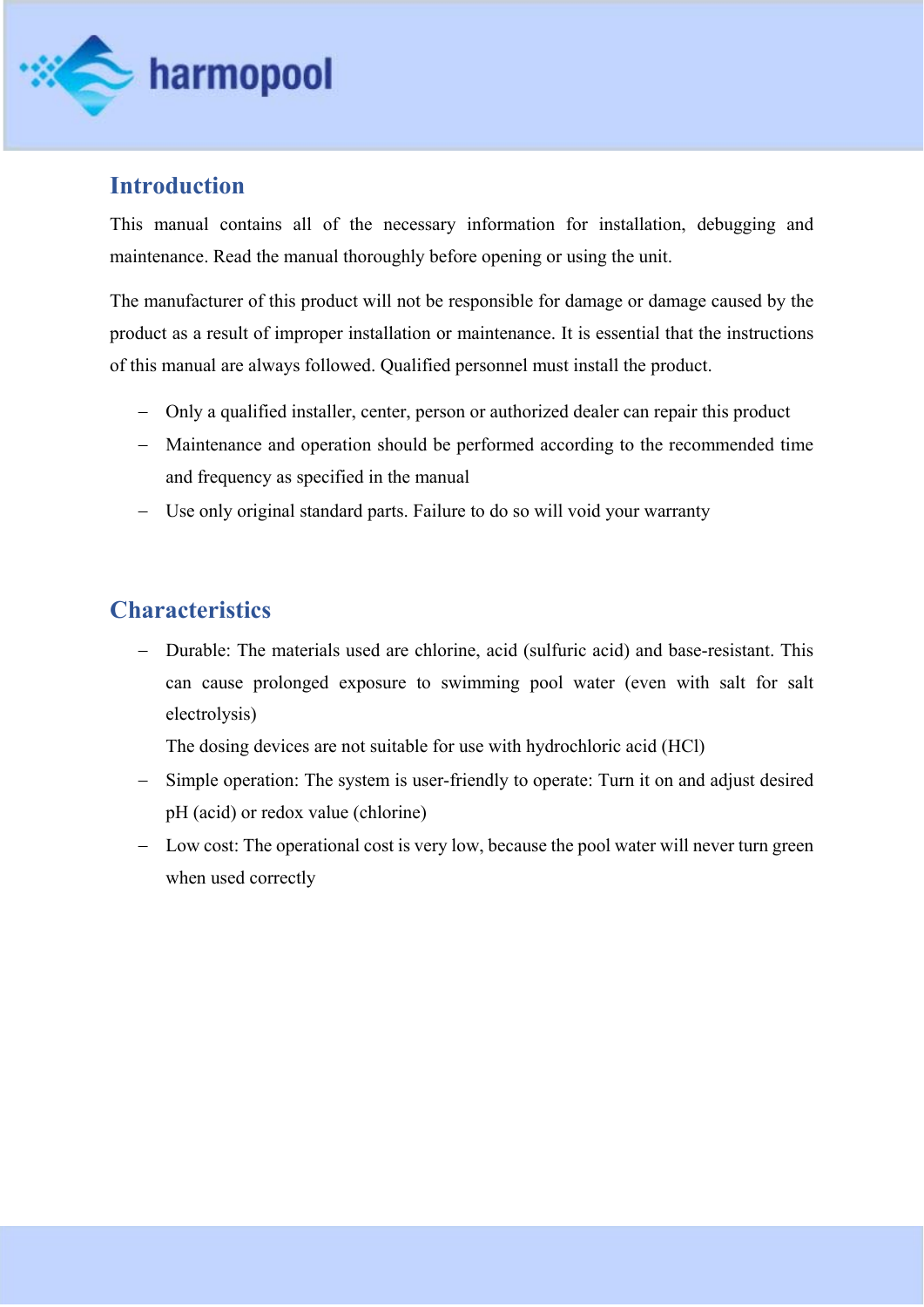

# **Specifications**

#### **ZWWX0113 ‐P/ ZWWX0114 ‐P**

| PH CONTROL                          | ZWMX2155 Peristaltic pomp                          |
|-------------------------------------|----------------------------------------------------|
| <b>CHLORINE CONTROL</b>             | BSV salt electrolysis                              |
|                                     | $ZBSX0003 = ZWMX0113-P$<br>$ZBSX0004 = ZWMX0114-P$ |
| POOL CONNECTION                     | 50mm rubber                                        |
| <b>FLOW SWITCH</b><br><b>SAFETY</b> | Optional                                           |
| <b>DIMENSION PLATE</b>              | $100 \times 50$ cm                                 |
| DISPLAY CARD                        | Harmo pool ref ZWMX7010                            |
| RELAY CHART                         | Harmo pool ref ZWMX7011                            |

# **Installation**

#### **Installation items**

The company provides the plate with water treatment devices without a plug for the metering devices. It is electrically connected to the salt electrolysis device.

#### **Attention**!

- The electrical installation must be that:
	- o The acid pumps cannot work if the filter pump does not work
- Adding the chemicals to the swimming pool must be done downstream of the swimming pool accessories such as heating, UV lamp, filter etc.
- It is recommended to install the water treatment unit in bypass configuration
- $-$  Install the water treatment unit on a solid basis
- Always keep the product upright. If the product is tilted or placed on its side, then the electrodes cannot measure correctly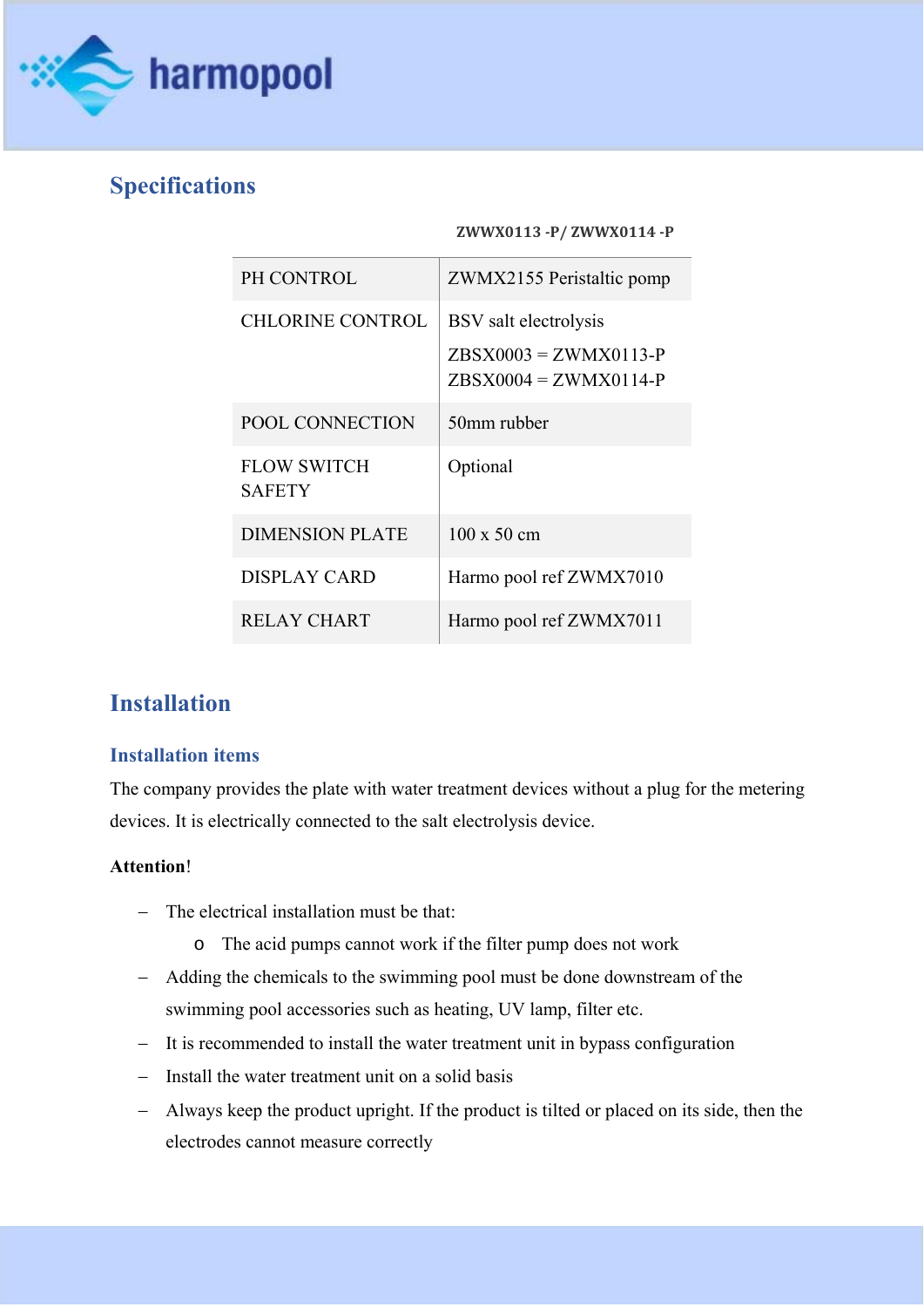

- The product must be installed indoors. If you want to do this outside you should contact your supplier
- The dosing devices must not be used with hydrochloric acid (HCl). Sulphuric acid 15 or 30% must be used.
- The device's electronics (metering devices) must be installed indoors. Make sure in case of leak - the water cannot over install to walk
- Make sure the acid container are placed OUTSIDE or in a well-ventilated area
- Calibrate the pH and Rx electrodes for initial use, and then "regularly". We recommend 2 calibrations per year, and extra calibrations if in doubt of water quality / machine operation.
- We recommend to verify the water quality using a independent technique once a month.
- The peristaltic tube inside the acid dosing system must be replaced on a yearly basis.
- The acid container has to be placed lower than the peristaltic pump.
- The acid injection nozzle need to be detartrated regularly, minimum on yearly basis.

#### **Installation of water treatment plate**

- 1. Place the water treatment system to fixed wall
- 2. Insert pH and chlorine electrodes into the electrode holders. Fix the nut with a pliers or tighten the cap. If you do not do this, there is a chance that a leak will occur which is not guaranteed

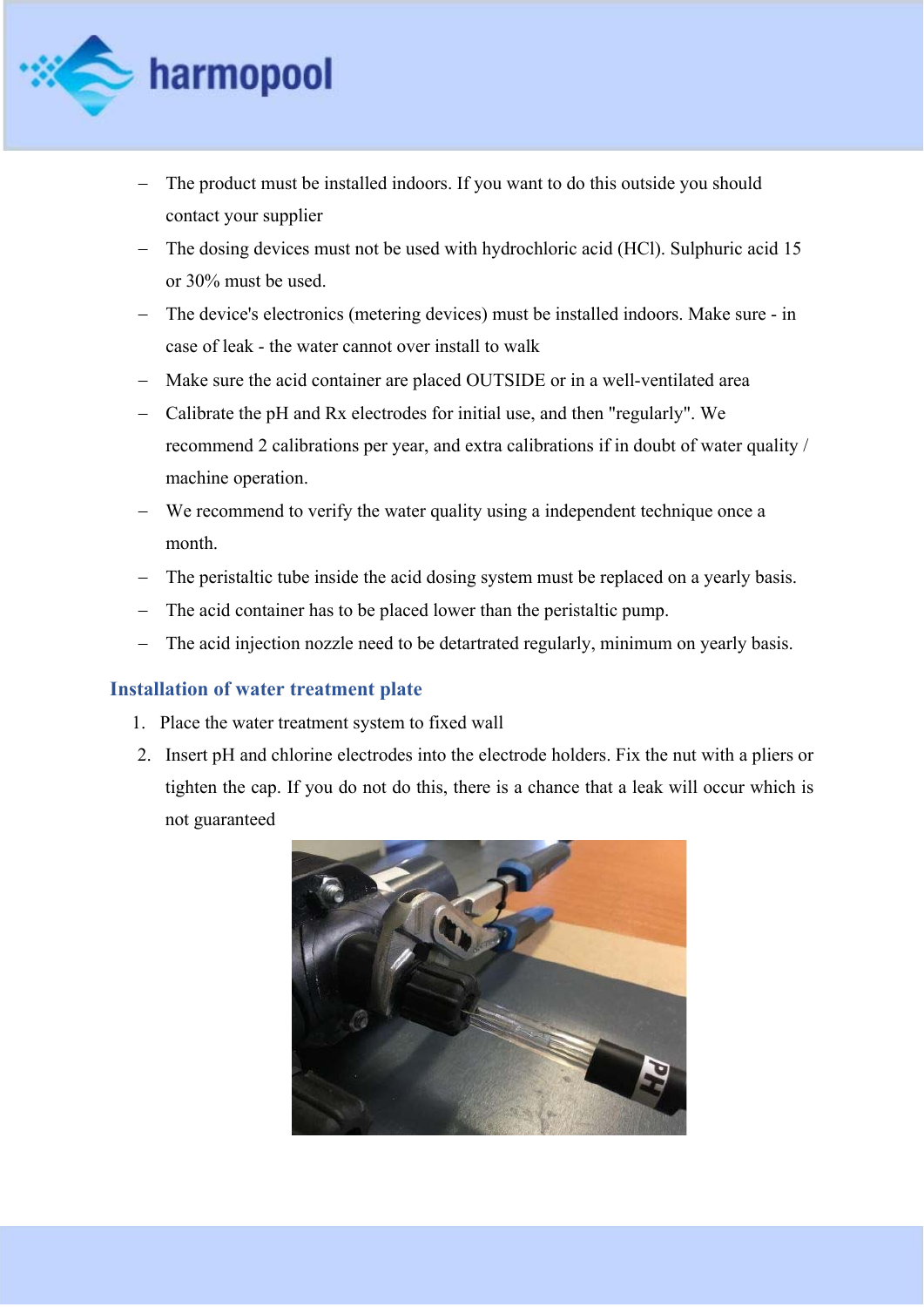

3. Connect water inlet and outlet so the water first passes through the redox and pH measuring electrode and then along the salt electrolysis.

Preferred installation in bypass configuration:



- 4. Make the electrical connections in such a way that:
	- The salt electrolysis and acid pump cannot work if the filter pump is not working
	- The salt electrolysis and acid pumps can be switched off when the filter pump operates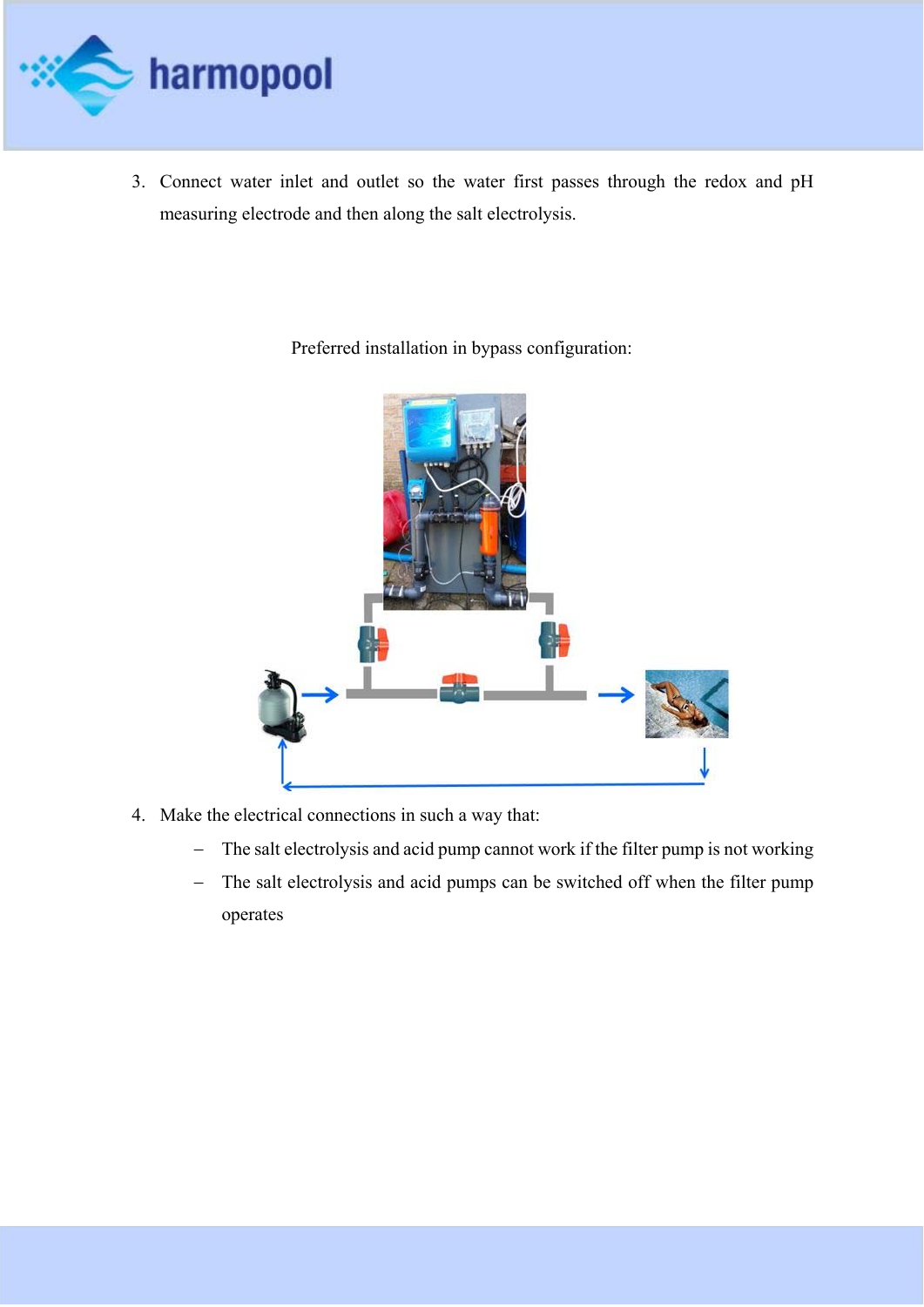



- 5. Start the filter pump
- 6. Verify that the installation does not leak
- 7. Stop the filter pump and remove the electrodes from the container and calibrate pH and redox electrodes

#### **Attention!**

- a) If you do not have a bypass configuration, close the holes of the electrode holders with a rubber stopper (Product Code: ZFPX4640) that prevents the water from spraying the probe during the calibration
- b) The electrodes calibration procedure may take several minutes. To ensure accurate reading, it is important to follow the steps below
- c) Make sure that the calibration fluids used in the calibration process always match the indicated values and the fluids are not contaminated
- 8. Calibration electrodes

#### In a few short steps, you have calibrated the electrodes within the shortest time: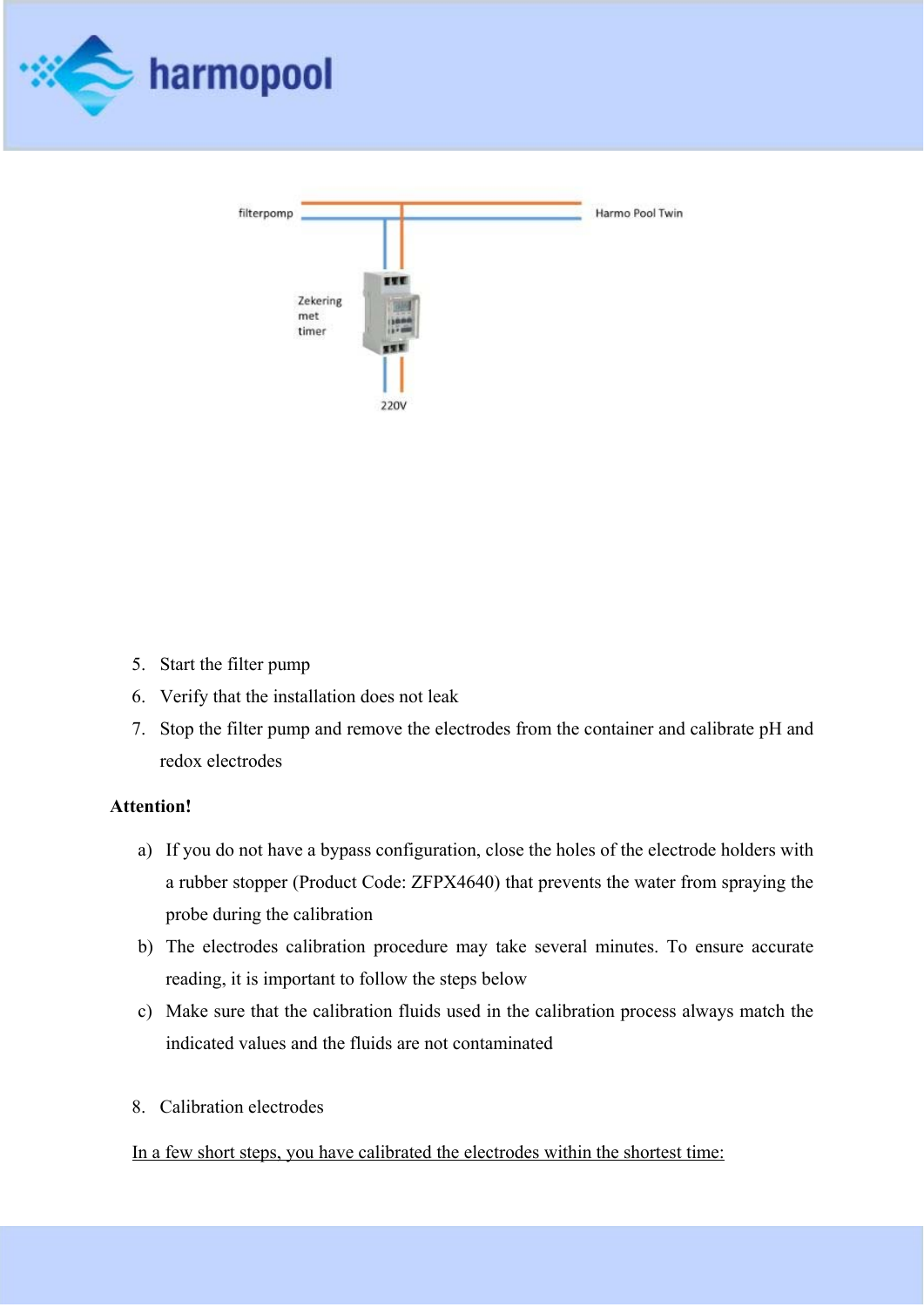

1) Dip the measuring heads into the pH (pH7) and Redox calibration fluids (465-468 mV) and give them 5 minutes the time to equilibrate before continuing the calibration process



2) Press pH and Redox for 10 seconds: (A) buttons (upper and lower buttons) separately in to 2 red led; (B) light up



- 3) After about 2 minutes the lights turn on and you can read the values of the screen. If the calibration is correct, the values are as follows:
	- a. pH  $7.0 + -0.1$
	- b. Redox 468 + -10mV

If the values are not within the range as described above, you can press pH and Redox buttons again to repeat the calibration process.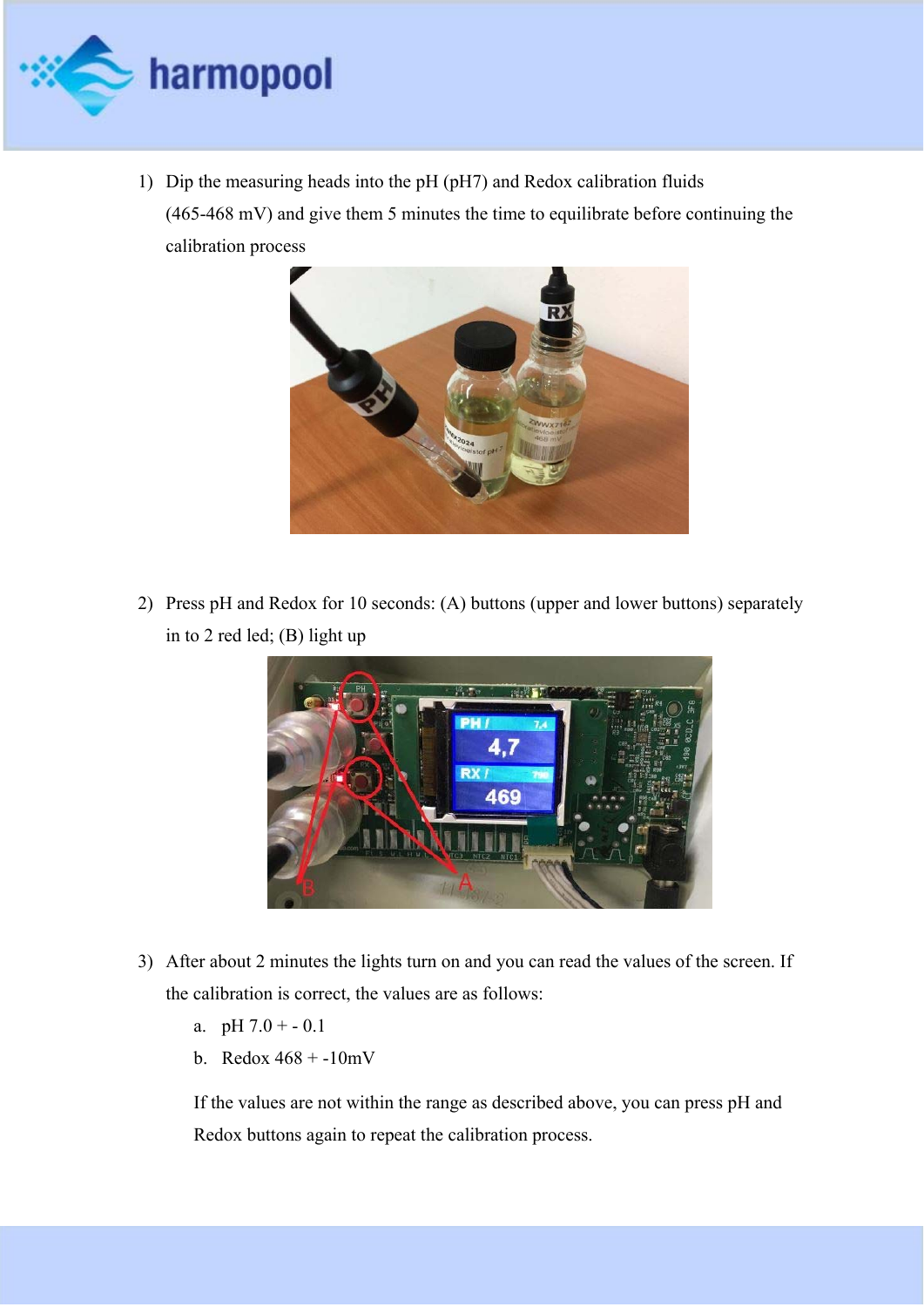

If the calibration fails, the LED (B) remains flicker, and the electrode must be changed.

If you do not have a bypass configuration, you can insert two rubber caps ZFPX4640 into the electrode holders to avoid water coming out of the electrode holders during the calibration

#### **Setting parameters**

A number of parameters must be set. If you press the middle button, you will see the following screen:



Press the middle button again. The "Language" setting has now been checked

#### **1. Language**

If you press the middle button, you can choose from multiple languages. Now Dutch is selected, so press it again to set the language Dutch. To choose another language, press the middle button again. Then navigate through the top or bottom buttons to the languages French, Castellano, Italian, English or German. You confirm your language selection by pressing the middle button.

#### **2. Method of dosing (salt electrolysis, proportional or continuous)**

Press the second button from the top. The "dosage" setting has now been checked. Press the center button to activate this setting. Press the lower button until the dosing method "salt electrolysis" is selected.

#### Explanation of the salt electrolysis dosing :

- The device will measure the pH and Redox for 30 seconds. This measurement is stored in memory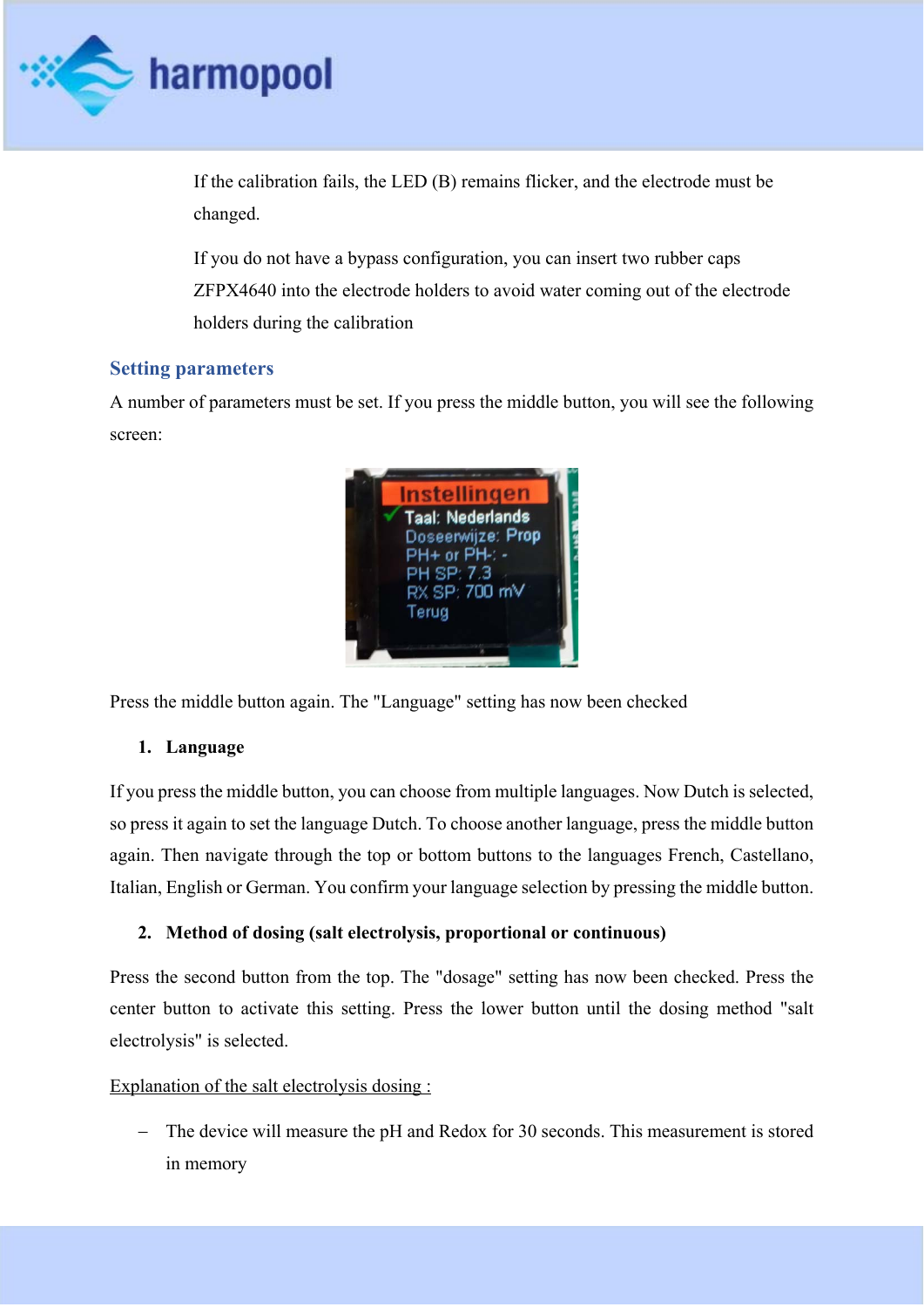

- During 2 minutes, the following happens:
	- o If the PH value is much higher than the setpoint (target), the metering pump always rotates
	- o If the PH value comes closer to the setpoint value, the metering pump goes on and off. The closer PH value you get to the set point value, the less the pump is running
	- o The salt electrolysis device will allow salt electrolysis to function for 2 minutes, if the Redox is lower than the setpoint. After two minutes, salt electrolysis and pH dosage will stop, and pH and Redox will be measured again. This circle repeats continuously

#### **3. PH + or PH-**

Press the lower button. The setting "PH + or PH-" is now checked. Press the center button to activate this setting. If the character appears, press the middle button again. Now you have the supply of PH-settled.

PH- must be adjusted when using liquid chlorine. Liquid chlorine already contains PH + which is always added as a stabilizer.

PH- must be set using salt electrolysis. In the production of chlorine by the salt electrolysis device,  $PH + (NaOH)$  is formed as by-product.

It is not possible to use PH + and PH- at the same time : one of both needs to be selected.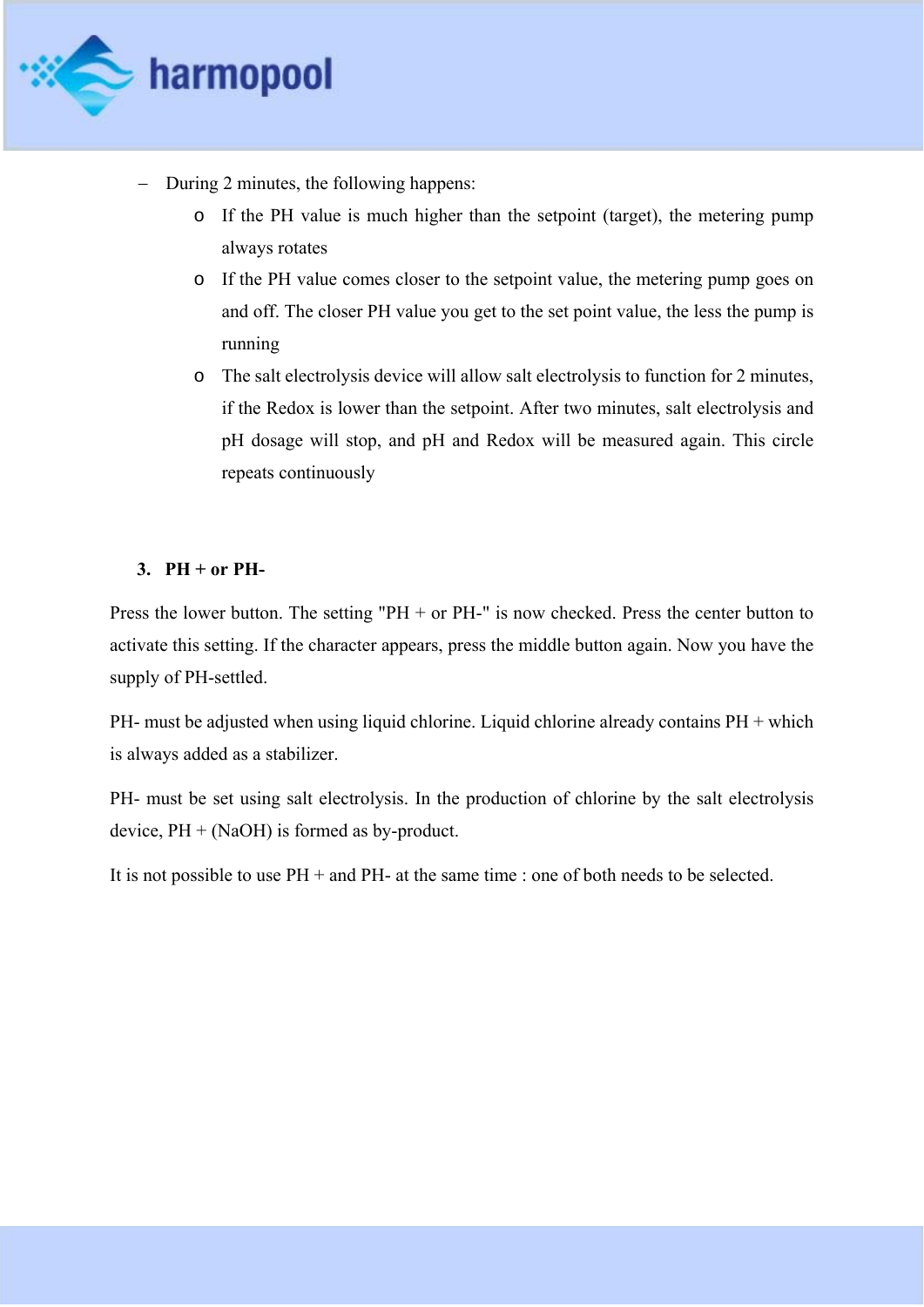

#### **4. PH SP (Setpoint)**

Press the lower button. The setting "PH SP" is now checked. Press the center button to activate this setting. Now you see a preset value. In order to set the setpoints, navigate to the "Settings" menu. This can be done very simply by pushing the middle button (A). When you are ready, you will see the following screen:



Now, you can easily navigate using the upper and lower buttons, the green check mark indicates which option you are navigating. In the picture above, you can see that there is a green tick for PH. If you press the middle button again, you will see the following screen:



Now, you see that the value 7.4 is selected. Now, you can use the upper or lower buttons to set the value higher or lower which you confirm by pushing the middle button. The value is now set to your need.

#### As a rule, the pH should be adjusted to 7.4 (7.2 to 7.6 range)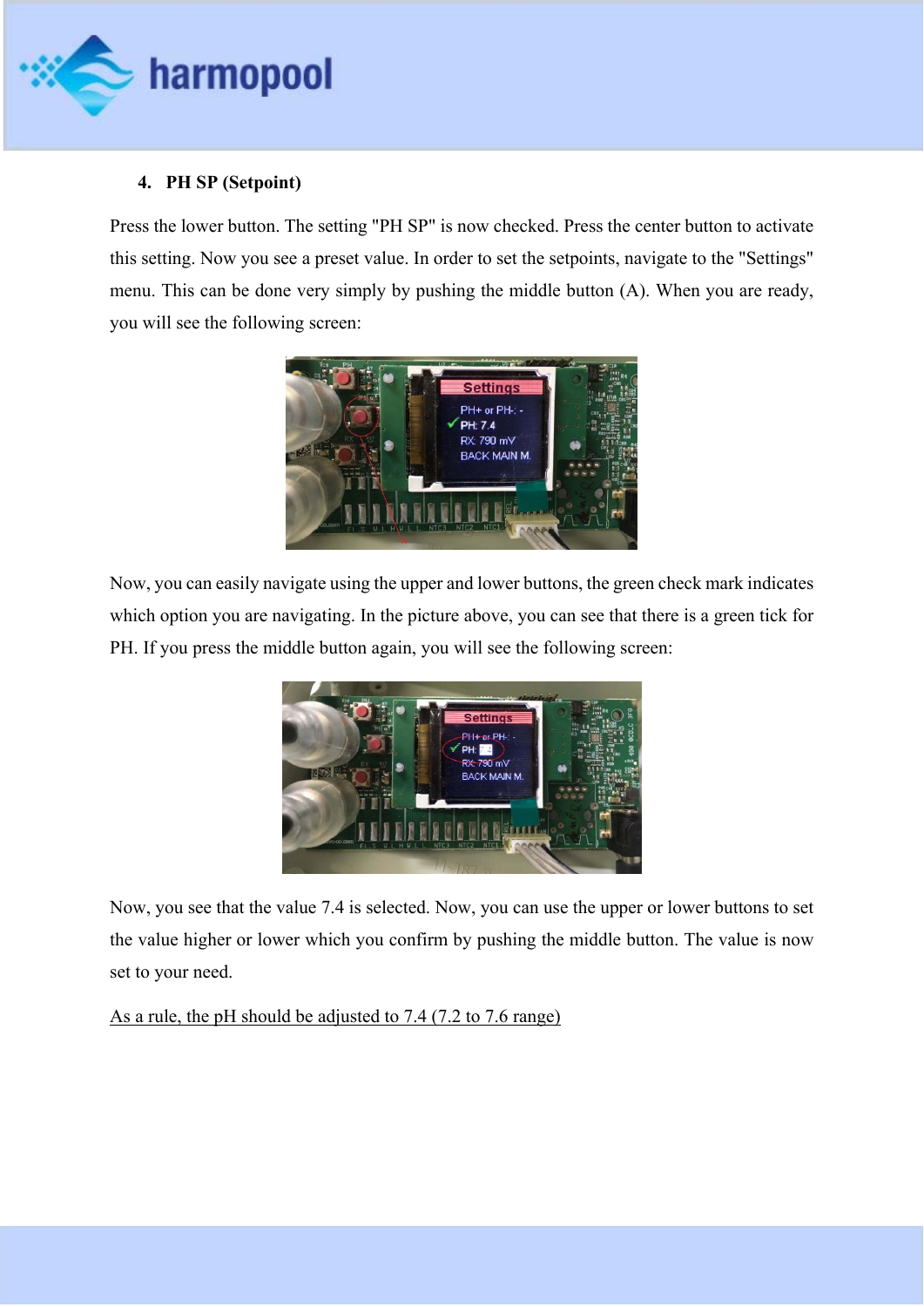

#### **5. Rx SP (Redox Setpoint)**



The redox is a measure of the chlorine content.

In the beginning, we recommend setting the setpoint to 700mV, in the same way as described above for pH. After the first startup, measure the chlorine content using a color method. Change the setpoint for redox (decrease if chlorine is too high, increase if chlorine is too low).

**6.** Place the chlorine and pH suction cup in the chlorine and acid containers. It is advisable not to lower the suction cup to the bottom of the container. In case if something wrong with the dose, the whole bus will not be pumped sour into the pool

**7.** Add 0.4% pool salt to the pool water and dissolve the salt

**8.** Start the filter installation until the salt is dissolved and homogeneously distributed over the pool (usually 4-8 hours pumping time).

**9** Verify the pH, and adjust the pH to 7.2-7.4

**10** Start salt electrolysis and pH dosing, by plugging the instrument in the electricity

**11** Check the electrodes and the settings regularly by measuring pH and Chlorine content using an alternative method (color measurement). If necessary, adjust the setpoints of the installation

#### **Winter ready**

#### **Attention!**

- If you do not protect your product from winter, it may cause damages and is not covered by warranty
- In areas where it is freezing, you must protect the pump, filter and dosing equipment from freezing
- It is advisable to keep the dosing devices in dry and warm environments to preserve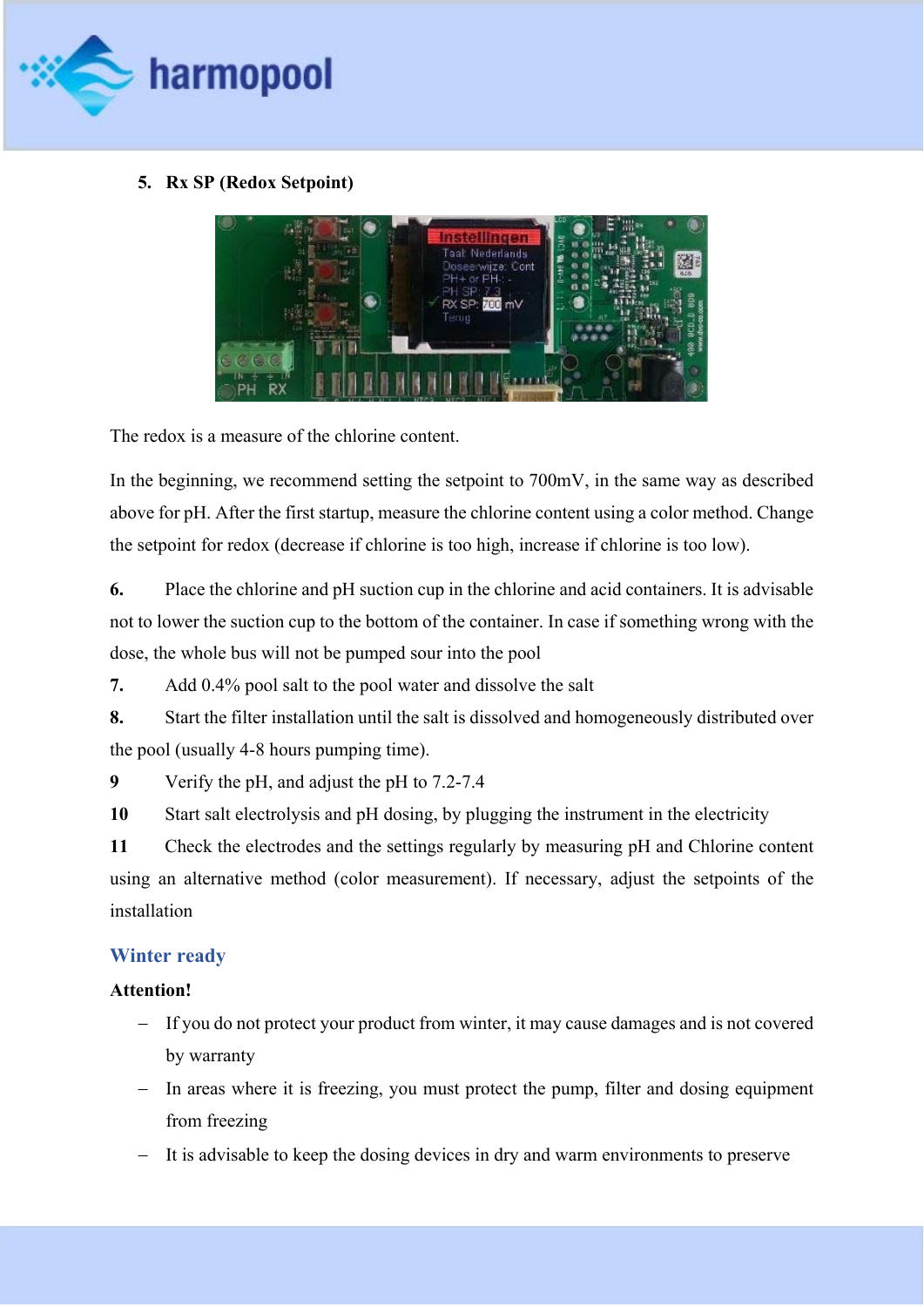![](_page_12_Picture_0.jpeg)

- The electrodes must be stored frost-free, in KCl storage fluid
- The PVC pipes must be made water-free

#### **Spring startup**

When your dosing equipment protected from winter, use the following steps to complete the system spring:

- 1. Calibrate the electrodes
- 2. Verify that the check valves in the dosing nipples are not clogged

3. Verify that there are no leaks in the system when it is under pressure and when the metering pumps rotate

## **Maintenance and inspection**

#### **Maintenance**

- Periodically verify the operation of the electrodes and settings by measuring pH and Chlorine content using an alternative method (color measurement). If necessary, adjust the setpoints of the installation
- Regularly verify the hose inside the peristaltic pump. Immediately replace this hose with leakage. It is advisable to replace this snake every year
- Regularly verify the injection nozzles for leaks. These nozzles immediately replace with leakage
- Regularly verify the injection nozzles for blockage. Replace or detartrate these nozzles immediately replace with leakage
- Regularly check the power and cable connection. If the equipment works abnormally, turn it off and call a qualified technician